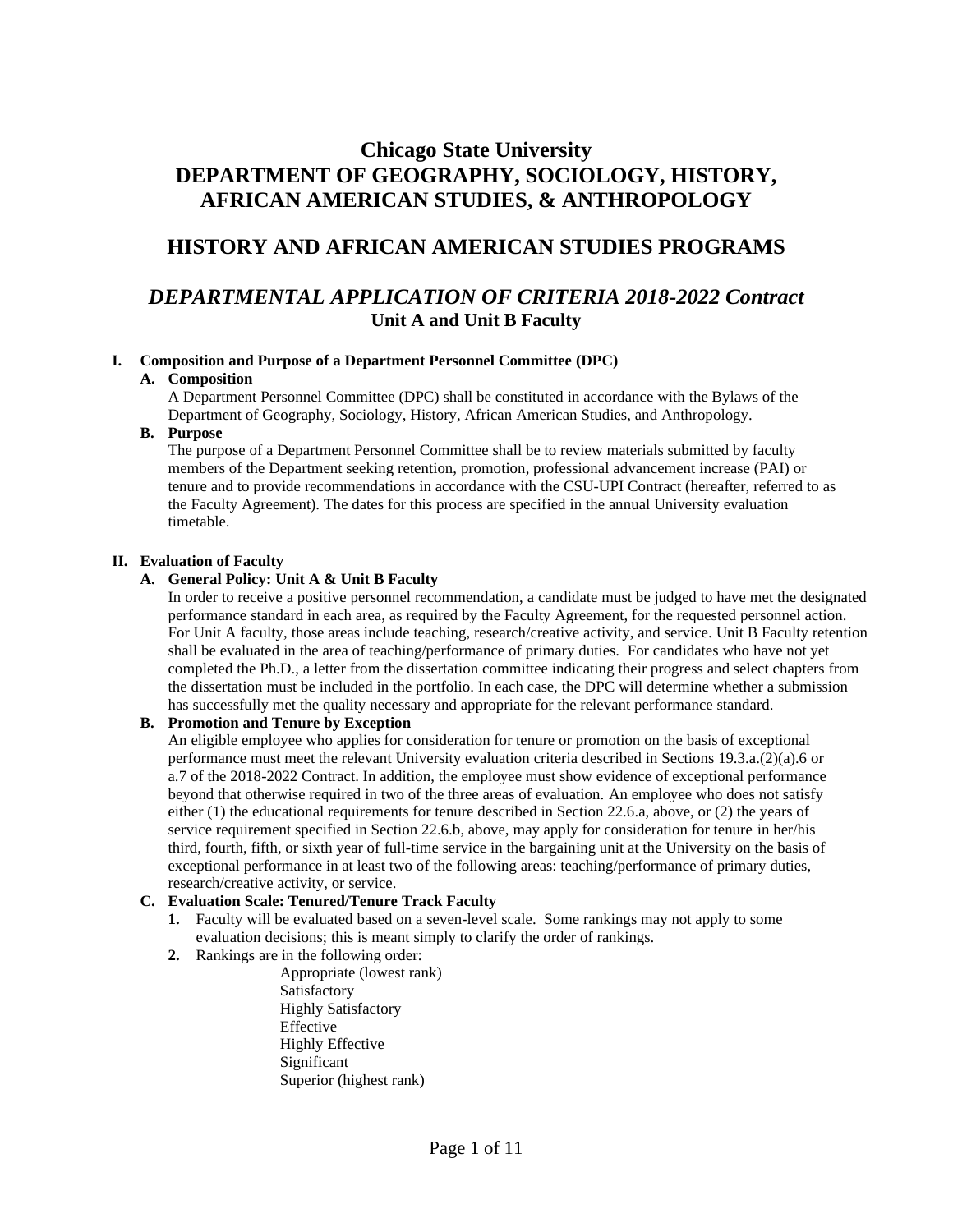#### **III. Categories of Materials and Activities, Relative Importance, and Methods of Evaluation**

All Unit A teaching faculty will document participation in a professional development activity or activities within the evaluation period that contribute/s to course development and improvement of teaching, to improvement of research/creative activity, or to service.

Activities include but are not limited to participation in short courses, conferences, and workshops, and other related, educational experiences and events. These may be virtual or face-to-face experiences/events.

#### **A. Teaching/ Performance of Primary Duties**

**1.** Categories of materials and activities

- **a.** Classroom performance:
	- **(1)** Materials that **must** be submitted in the evaluation portfolio:
		- **(a)** Student Evaluations all courses except those excluded by Contract

**(b)** Classroom Observations: two from peers and one from Chair retention, promotion, and PAI.

**(c)** Evidence of participation in departmental assessment activities (where required; for all teaching faculty).

- **(2)** Materials that **may** be submitted include, but are not limited to the following:
	- **(a)** Additional class observation reports from other faculty members within the evaluation period
		- **(b)** Student evaluation forms from additional classes within the evaluation period, based on the department's established evaluation forms

#### **b.** Course materials:

**(1)** Materials that **must** be submitted in the evaluation portfolio (for untenured faculty)

> (**a)** Course syllabi for each course taught during the evaluation period unless there are multiple sections of the same course or changes have been made to a previous course syllabus

**(b)** At least two exams for each course taught during the evaluation period, excluding seminars, unless there are multiple sections of the same course that utilize the same exam or changes have been made

 **(c)** If exams are not the primary method of evaluation of the student, a detailed discussion of one project or paper from which grades are determined for each course during the evaluation period unless multiple sections of the same course are taught that utilize a similar methodology

- **(2)** Materials that may be submitted include:
	- **(a)** Additional exams

**(b)** Handouts and Study guides

- **(c)** Philosophy of teaching (self-reflected or learned) and method (for promotion and tenure)
- **(d)** Original instructional materials
- **(e)** Internet or web-related instruction (hard copy)
- **(f)** Reading lists
- **(g)** Lists of guest speakers
- **(h)** Any other information the faculty member considers important
- **c.** Additional Primary Duties:
	- **(1)** Internship advising (if faculty member receives CUEs)
	- **(2)** Student Academic Advising (if faculty member receives CUEs)

**(3)** Supervision of graduate (M.A.) students in thesis writing or exam preparation (if not covered through direct teaching duties)

**(4)** Curriculum revision and development, including course revisions and updates.

**(5)** Professional development for teaching improvement

**(6)** Development of extension courses, distance learning or internet courses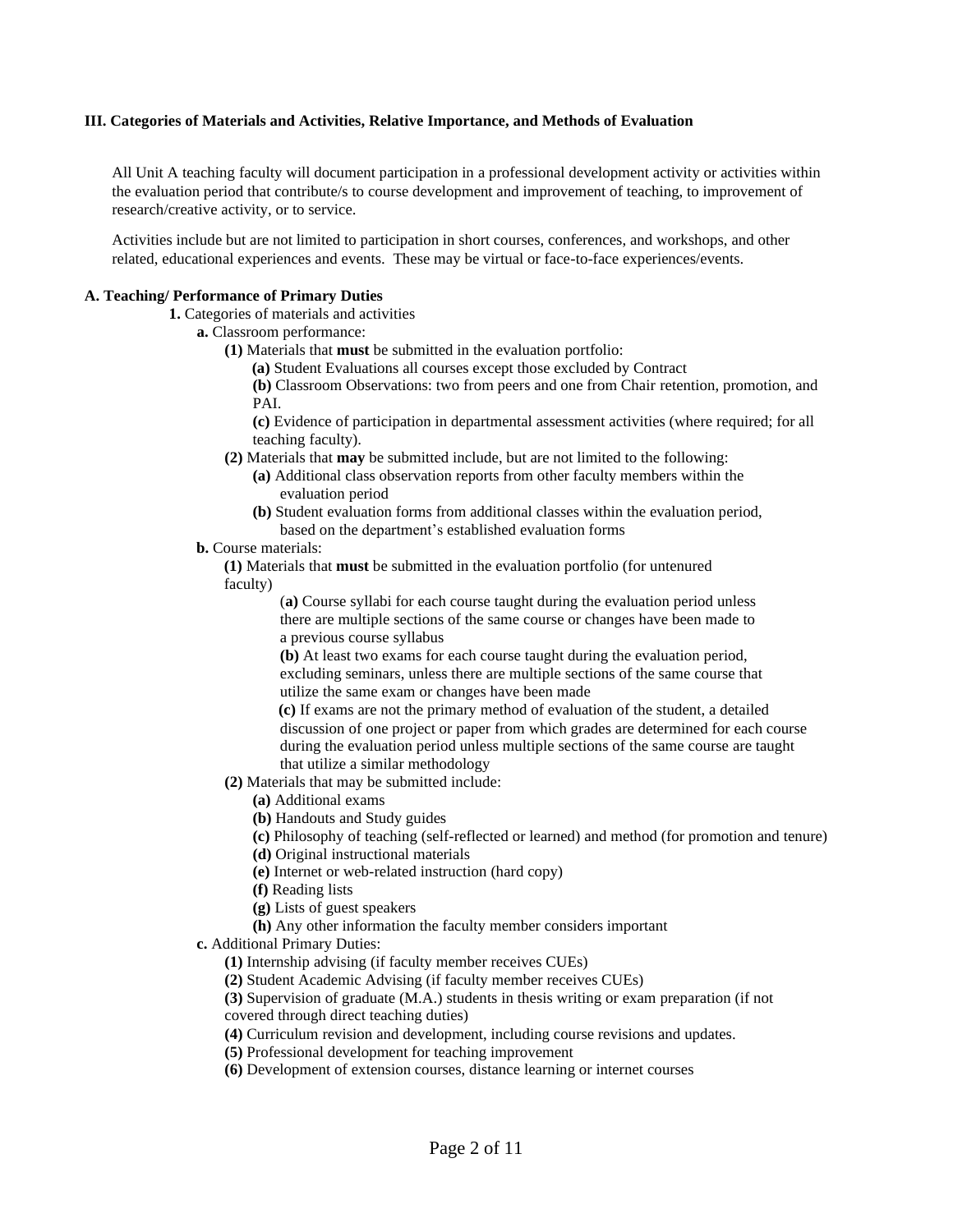- **(7)** Faculty Excellence Awards (teaching emphasis)
- **(8)** Supervision of student teachers
- **(9)** Assessment (if compensated)
- **(10)** Program coordinator (if compensated)
- **(11)** Administrative assistant to the chair (if compensated)
- **(12)** Report preparation for accreditation/evaluation (if compensated)
- **(13)** Union committee membership/leadership positions (if compensated)
- **(14)** Other student-centered teaching related activities such as:
	- **(a)** Presentations in residence halls / fraternities or sororities
	- **(b)** Speaking at symposia / panels serving students
	- **(c)** Guest speaker at student organized activity
	- **(d)** Other student centered activity (with appropriate documentation)
- **(15)** Any additional compensated duties
- **2.** Relative importance:

**a.** Classroom performance is the most important category. It will be based on classroom evaluation reports from the Chair and DPC member(s), and the student evaluations, weighted equally.

**b.** Course materials will be considered of secondary in importance to student evaluations. **c.** Curriculum revision and development, including course revision and accreditation report development,

**d.** Philosophy of teaching (self-reflected) and methods statement

e. Supervising or mentoring new or temporary faculty in teaching

f. Exceptional course load variety, class size, off-campus teaching (e.g. course  $&$  student loads that are greater in curriculum variety (preparations), or course redesign; high number of students; or teaching in a non-traditional environment or off-campus location)

- **3.** Evaluation of teaching/performance of primary duties:
	- **a.** Classroom visitations:
	- **(1)** At least two classroom visitations will be conducted by members of the DPC of equal or higher rank chosen by the Chair of the DPC and in the same discipline as the candidate in consultation with the candidate as to the time. If there is but one faculty member within the discipline of equal or higher rank, the DPC Chair should select the second evaluator of equal or higher rank from another discipline in the department. After the visitation, the applicant may ask that additional visitations by other members of the DPC, including members from other disciplines within the department, be made. All evaluations should use the "Peer Evaluation" form and will become part of the personnel process. All evaluations will be given to the Chair of the DPC, who will provide a copy to the faculty member being evaluated. THEY MUST BE INCLUDED IN THE PORTFOLIO.
	- **(2)** The department chair will schedule a class visitation with the candidate at an agreed upon time. The Chair's report will be included in the departmental evaluation of the candidate. It is the responsibility of the candidate to ensure that the Chair is made aware of the need for a class visitation when the candidate needs such an evaluation for the portfolio.
	- **(3)** The "peer evaluation" form will include written consideration of the organization and
	- presentation of the subject matter and the apparent responsiveness of students.
	- **(4)** Evaluators should use the appropriate language in the DAC (e.g., satisfactory, highly effective, superior) on the peer evaluation form.
	- **(5)** The DPC chair is responsible for informing the evaluator of the requisite standard required of a faculty member for the evaluation.
	- **b.** Student evaluations of teaching effectiveness:
	- **(1)** Each academic term, every faculty member shall ensure that students in all of her/his courses have the opportunity to evaluate his/her teaching effectiveness.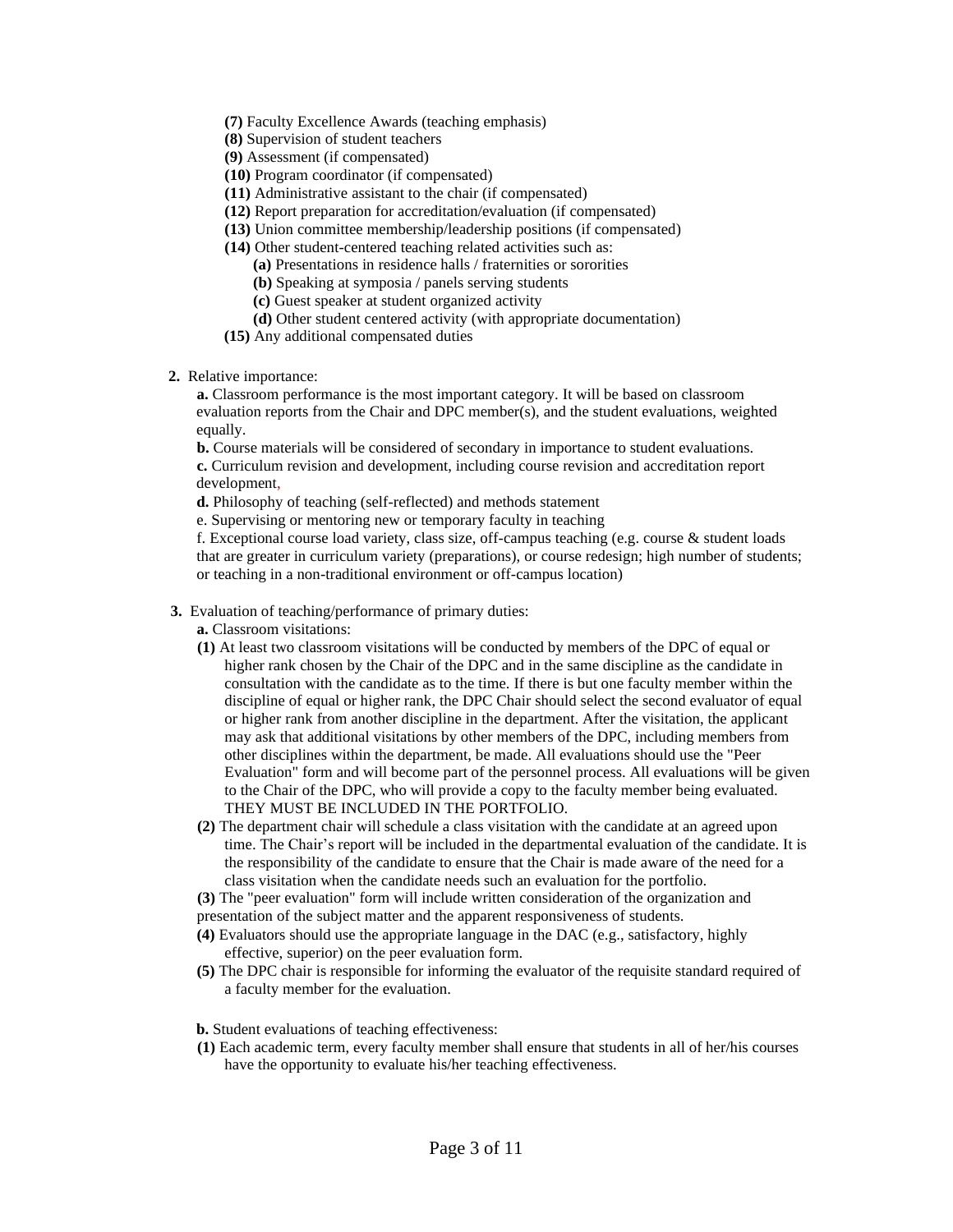- **(2)** Student evaluations of teaching effectiveness shall be compiled through use of the University's online evaluation form with additional department questions if approved by the Chairperson and a majority of Unit A faculty. The faculty member may, at his/her discretion, choose the Department's Student Evaluation of Instructor form as a supplement to the online evaluation form.
- **(3)** The University's evaluation form is available on-line for all students to complete. At the end of the semester, the compiled results of the on-line evaluations shall be made available to the faculty member.
- **(4)** Compiled results of all online student course evaluations shall be made available to the faculty member by the University upon the completion of the term.
- **(5)** All student evaluations will become part of the faculty member's file and will be part of the faculty member's personnel records.

**c.** Course materials are to be evaluated on the following bases:

- (**1**) Scope/coverage of information--appropriateness to the course level;
- **(2)** Quality and fairness of exams
- **(3)** Fairness of the grading policy.
- **(4)** The syllabus must include a statement of course objectives/assessment, requirements, readings, and a written description of attendance and grading policies. Complies with university/HLC specifications.
- **(5)** Where disagreement regarding the scope, quality, and fairness of any course material submitted occurs, the Chair will assign a senior faculty member in the same discipline as the candidate to complete an "Instructional Materials Evaluation" form for the purpose of judging the course materials. A candidate may submit such a form already completed by another member of his/her discipline as part of the portfolio materials submitted to assist the DPC in judging course materials.
- **d.** Other primary duties (e.g. assessment, advising):

Satisfactory performance of other primary duties related to teaching shall be evaluated according to documentation provided by the candidate for the relevant period of performance based on the appropriate job description (where applicable).

**4.** Guidelines for evaluation of teaching/primary duties.

Based on documented evidence presented for the criteria in I.A.1.a. through I.A.3.c., the candidate will be judged by the voting members of the DPC as to whether or not s/he has fulfilled the standard indicated for the appropriate category. The standards for evaluation are as follows.

- **a.** A **Satisfactory** teaching evaluation (needed for retention in probationary years one and two, and for annual evaluation of all temporary faculty) will require the following:
	- **(1)** Overall classroom visitation evaluations must be satisfactory or better;
	- **(2)** Student evaluations must be judged an average of 60% of the class evaluations (3.0 or above in the university's on-line evaluation form).
	- **(3)** The course materials must be satisfactory.
- **b.** An **Effective** teaching evaluation (needed for retention in probationary year three; and promotion to assistant professor) will require the following:
	- **(1)** Overall classroom visitation evaluations must be effective or better.
	- **(2)** Student evaluations must be judged an average of 65% of the class evaluations (3.25 or above in the university's on-line evaluation form).
	- **(3)** The course materials are effective.
	- **(4)** One contribution must be made in categories I.A.1.c.  $(1) (15)$ .
- **c.** A **Highly Effective** teaching evaluation (needed for retention in probationary year four; and may be applied to temporary faculty) will require the following:
	- **(1)** Overall classroom visitation evaluations must be highly effective or better.
	- **(2)** Student evaluations must be judged an average of 70% of the class evaluations (3.5 or above in the university's on-line evaluation form).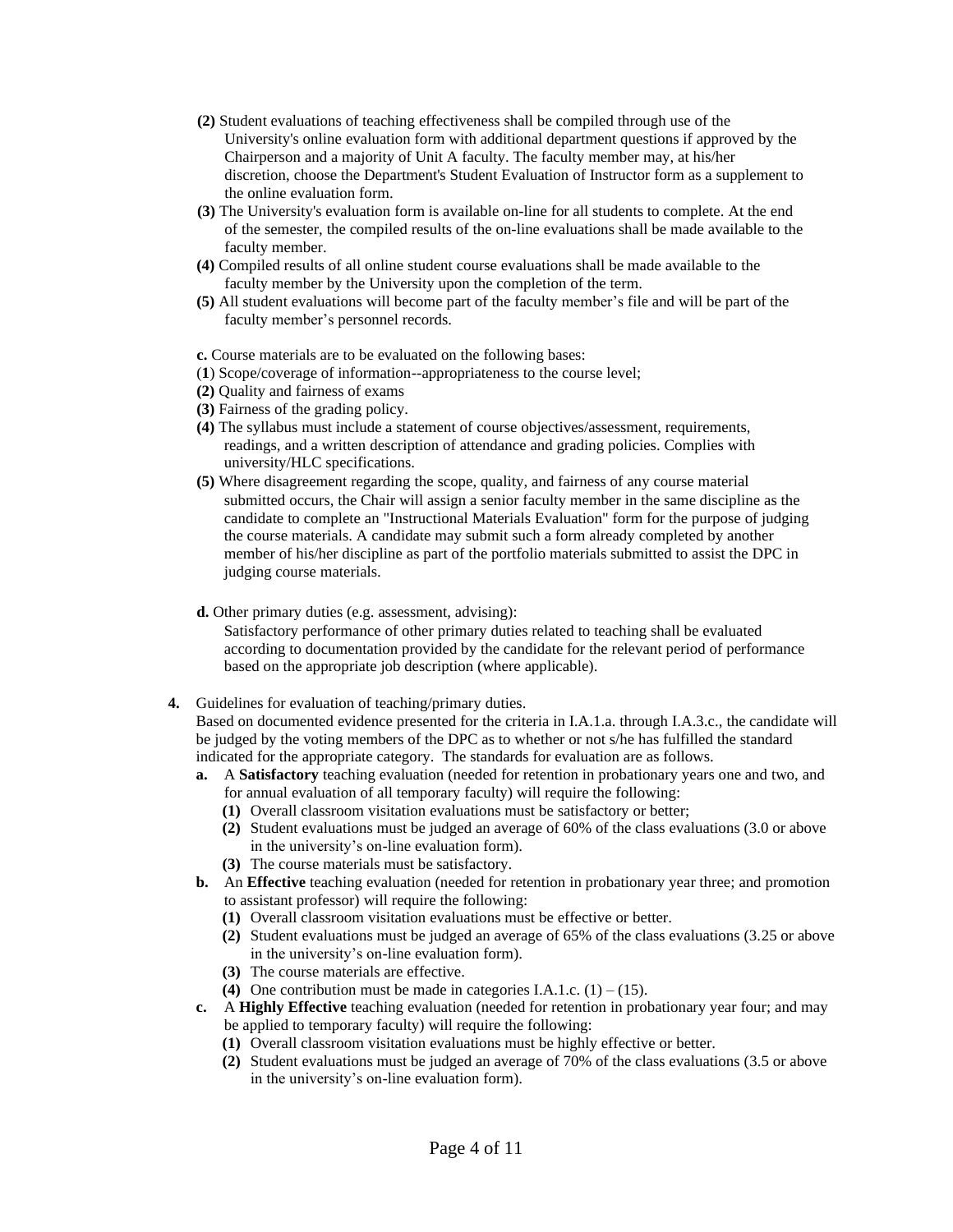- **(3)** The course materials are highly effective.
- **(4)** Two (2) contributions must be made in categories I.A.1.c.  $(1) (15)$ .
- **d.** A **Significant** teaching evaluation (needed for retention in probationary year five; promotion to associate professor) will require the following:
	- **(1)** Overall classroom visitation evaluations must be highly effective or better.
	- **(2)** Student evaluations must be judged an average of 75% of the class evaluations (3.75 or above in the university's on-line evaluation form).
	- **(3)** The course materials are highly effective.
	- **(4)** Two (2) significant contributions must be made in categories I.A.1.c.  $(1) (15)$ .
	- **(5)** One additional contribution must be made in categories I.A.i.c.  $(1) (15)$  for promotion to associate professor.
- **e.** A **Superior** teaching evaluation (needed for tenure; promotion to professor; PAI) will require the following.
	- **(1)** Overall classroom visitation evaluations must be superior.
	- **(2)** Student evaluations are be judged an average of 75% of the class evaluations (3.75 or above in the university's on-line evaluation form).
	- **(3)** Course materials are superior.
	- **(4)** Four significant contributions are made in categories I.A.1.c.  $(1) (15)$ .
- **f.** One additional contribution must be made in categories I.A.i.c.  $(1) (15)$  for promotion to full professor or PAI.
- **g.** With regard to the annual evaluation of **tenured faculty**,
	- **(1)** Teaching/primary duties will be judged **adequate** that meet the following criteria:
		- **(a)** Student evaluations are be judged an average of 65% of the class evaluations (3.25 or above in the university's on-line evaluation form).
		- **(b)** Course materials are adequate.
		- **(c)** One significant contribution in categories I.A.1.c.  $(1) (15)$ .
	- **(2)** Teaching/primary duties will be judged **exemplary** that meet the following criteria: **(a)** Student evaluations are be judged an average of 75% of the class evaluations (3.75 or above in the university's on-line evaluation form).
		- **(b)** Course materials are exemplary.
		- **(c)** Two significant contribution in categories I.A.1.c.  $(1) (15)$ .
- **h.** With regard to the annual evaluation of **full-time temporary Unit B faculty**, satisfactory performance must be demonstrated in each of the following areas (after one full year of teaching):
	- **(1)** Evaluations based on classroom visitations conducted by the Chair and a senior faculty member in the discipline of the candidate
	- **(2)** Syllabi and instructional materials including examinations
	- **(3)** Student Evaluations administered in accord with departmental procedure
	- **(4)** Any other appropriate submission
- **i.** With regard to the annual evaluation of **part-time Unit B faculty**, satisfactory performance must be demonstrated in each of the following areas to begin after one semester:
	- **(1)** Evaluations based on classroom visitations conducted by a senior faculty member in the discipline of the candidate
	- **(2)** Syllabi and instructional materials including examinations
	- **(3)** Student Evaluations administered in accord with departmental procedure
	- **(4)** Any other appropriate submission
- **j.** With regard to the evaluation of materials on the basis of "**exemplary**," the materials submitted must exceed the standard of performance required for the given action.
- **5.** Relative importance:
	- **a.** Classroom performance is the most important category. It will be based on classroom evaluation reports from the Chair and DPC member(s), and the student evaluations, weighted equally.
	- **b.** Course materials will be considered of secondary in importance to student evaluations.
	- **c.** Curriculum revision and development, including course revision and accreditation report development, should be considered for promotion and tenure.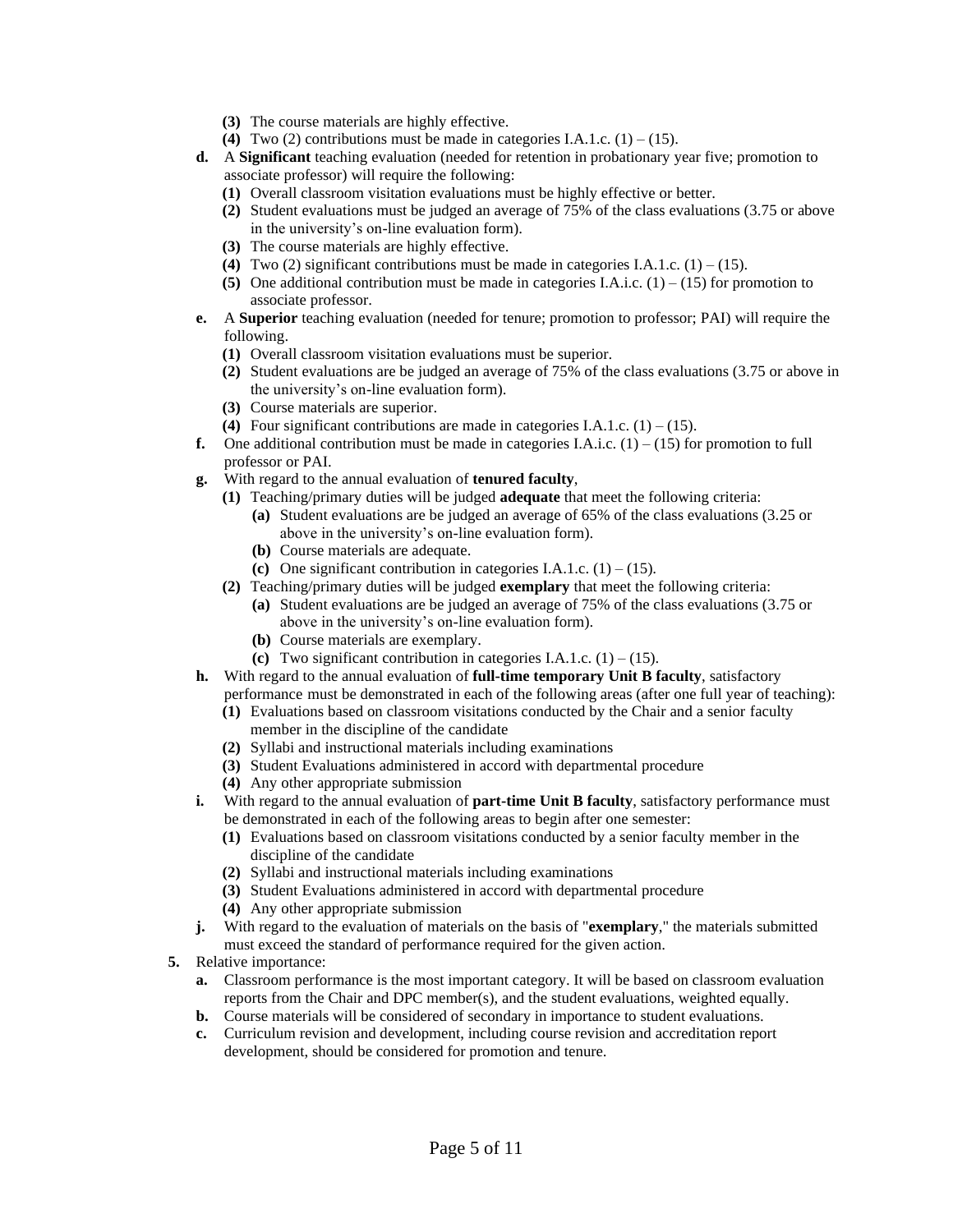**d.** Exceptional course load variety, class size, off-campus teaching (e.g. course & student loads that are greater in curriculum variety (preparations), or course redesign; high or low number of students; or teaching in a non-traditional environment or off-campus location)

## **B. Research/Creative Activity**

**1.** Categories of materials and activities: Faculty members shall not be restricted or limited in the areas in which they engage in scholarly activities. The most significant criterion for evaluation shall be evidence that the faculty member is active and engaged in his/her academic discipline. No limits are to be placed on the kind of research and/or creative activities selected, as long as there is a demonstrable relationship between the faculty member's research and his/her academic discipline. The activities listed within each category are meant to be illustrative of the kind of activities that may be considered in each category. The lists below are not meant to be either definitive or exhaustive. Each faculty member is encouraged to consult with a member of the DPC concerning his/her activities, their appropriate category ranking, and the appropriate type of documentation.

## **a. Category I: Professional publications (including print or electronic formats)**

- **(1)** Monograph
- **(2)** Published Book
- **(3)** Original Translation
- **(4)** Peer-reviewed journal article
- **(5)** Published journal article
- **(6)** Book chapter in an edited collection

Documentation consists of an offprint of the published work, photocopies of the first page of an article or table of contents of a book as the publication appears in print.

- **b. Category II: Publishing Activities** (including print or electronic formats, not included in Category I)
	- **(1)** Professional/Academic Publications in any venue not covered in Category I
	- **(2)** Manuscripts submitted (or in review) in peer- reviewed publications
	- **(3)** Evidence that the faculty member's research/creative activity is regarded as significant within his/her discipline (indices, journal citation, professional letters referencing published work)
	- **(4)** Book reviews published in professional journals
	- **(5)** Papers at national or international professional meetings, or evidence that a paper has been accepted for presentation at such a meeting though the meeting will not take place until after the submission of the document or portfolio
	- **(6)** Award or grant
	- **(7)** Progress toward a terminal degree in the faculty member's primary discipline

Documentation shall conform to the guidelines in Category I unless otherwise specified.

- **c. Category III: Scholarly Activities** (not included in Categories I and II)
	- **(1)** Manuscripts in preparation: The acceptability of manuscripts in preparation and the appropriate documentation shall be determined by the DPC using the "Unpublished Materials Evaluation Form." The Chair of the DPC may designate a referee in the same area of expertise to provide a written evaluation of the materials submitted in consultation with the faculty member.
	- **(2)** Research in progress: The acceptability of research in progress shall be determined by the DPC in consultation with the faculty member. Where human subject research occurs, the written approval notice shall constitute documentation of ongoing and appropriate research activity. The Chair of the DPC may designate a referee in the same area of expertise to provide a written evaluation of the materials submitted in consultation with the faculty member.
	- **(3)** Grant or fellowship proposals or applications in preparation: The acceptability of such proposals shall be judged by the DPC which may solicit the opinions of referees in the faculty member's discipline and/or area of expertise.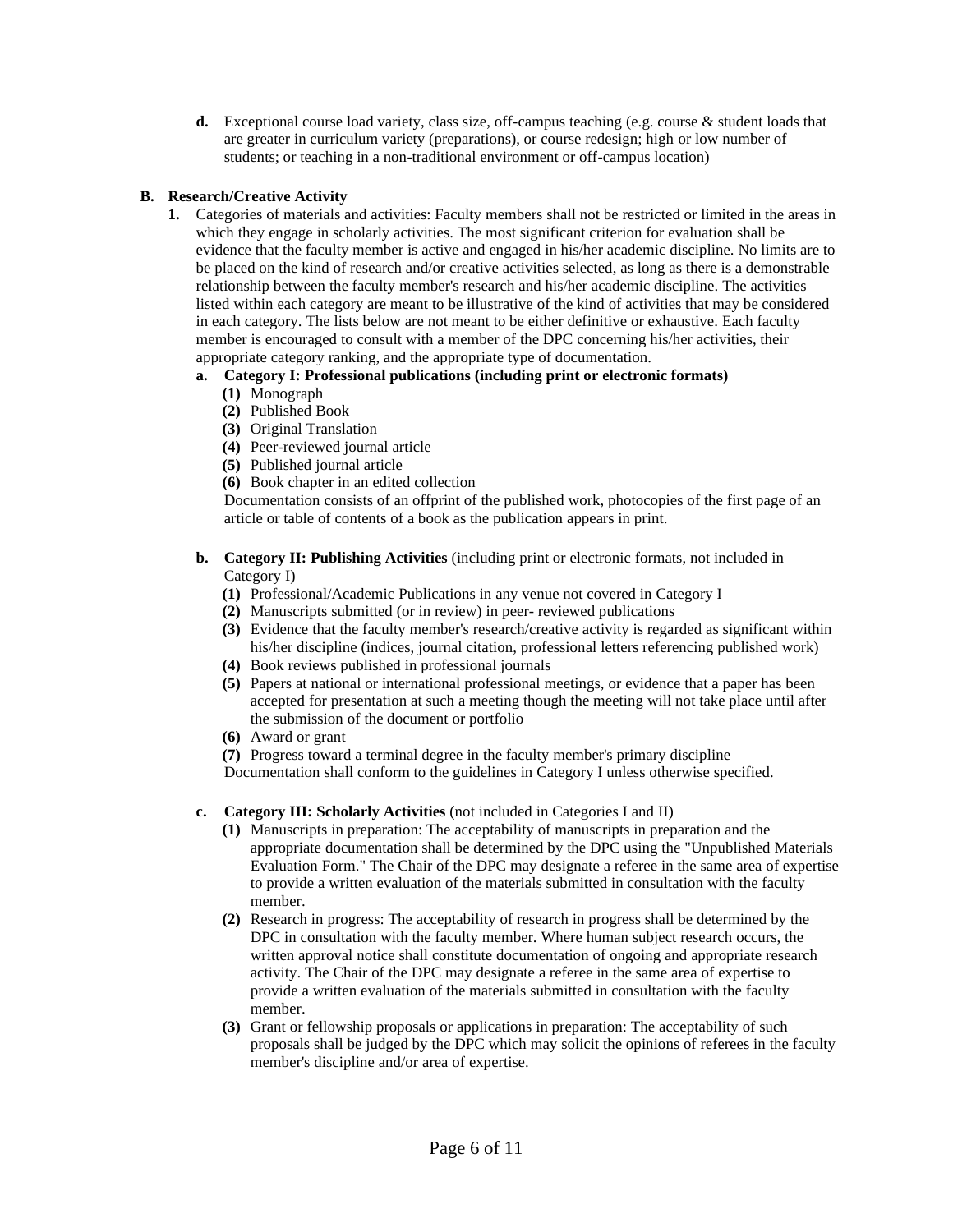- **(4)** Papers presented at local/state/regional professional meetings, or evidence that a paper has been accepted for presentation at such a meeting.
- **(5)** Invited presentation at a professional meeting, in a public forum, or in the media that requires substantial preparation or relies on substantial expertise
- **(6)** Original work in an anthology or scholarly edited volume of essays
- **(7)** Edit a published scholarly work of documents or essays
- **(8)** Curate or organize an exhibit at a regional or national institution
- **(9)** Edit professional journal
- **(10)**Edit *Proceedings* of a professional conference
- **(11)**Serving as a reviewer or consultant for granting agencies, publishers, media (including film, television, online media, radio, etc.), or any other area in which a faculty member's expertise is recognized. Acceptable documentation shall consist of letters or other communications soliciting the faculty member's reviews or expertise.
- **(12)**Statements from external professionals testifying to a faculty member's expertise, participation in ongoing research projects, the quality of a faculty member's work and area of expertise and so forth. Acceptable documentation shall consist of letters testifying to the faculty member's expertise and/or activity.

Documentation shall include copies of material and an "Evaluation Form" where appropriate.

- **d. Category IV: Professional Developmental Activities** (not included in Categories I-III)
	- (1) Attendance at local/state/regional professional meetings.
	- **(2)** Professional involvement with community-based organizations
	- **(3)** Presentation at departmental, college or university seminar
	- **(4)** Discussant or panel chair at professional conference
	- **(5)** Curate or organize a departmental, college, or university exhibit
	- (6) Write or edit a blog or website based on significant use of professional expertise, research, or knowledge of the field.
	- **(7)** Any other appropriate submission (include "Unpublished Activities" form)
- **2.** Relative importance:
	- **a.** Research listed in Category I and II represent a higher level of scholarly achievement and is therefore weighed more heavily than the activities listed in categories III and IV.
	- **b.** DPC members shall assess the relative significance of a published work, considering factors such as the press or journal which publishes the work, the impact of the work on the field, and any other factors consistent with the standards of the academic discipline.
- **3.** Evaluation of research/creative activity:
	- **a.** Quality and professional stature of publications will be judged by the DPC
	- **b.** Consideration will be given only to work that can be documented according to the categories listed above during the evaluation period
	- **c.** Consideration will be given to the prestige of the conference or institution where a presentation is given
	- **d.** Evidence of professional/research development must be submitted to document the activities
	- **e.** Evidence must be submitted to document the awards
- **4.** Guidelines for evaluations of research/creative activity. Based on documented evidence presented for the criteria Categories I-IV, the candidate will be judged by the voting members of the DPC as to whether or not s/he has fulfilled the standard indicated for the appropriate category. The standards for evaluation are as follows:
	- **a.** An **Appropriate** research/creative activity evaluation (needed for retention in probationary year one) will require the candidate to meet one of the criteria in any Category IV.
	- **b.** A **Satisfactory** research/creative activity evaluation (needed for retention in probationary year two) will require the candidate to meet at least two of the criteria in any Category IV.
	- **c.** A **Highly Satisfactory** research/creative activity evaluation (needed for retention in probationary year three; promotion to assistant professor) will require the candidate to meet at least one of the criteria in Category III and two items from Category IV.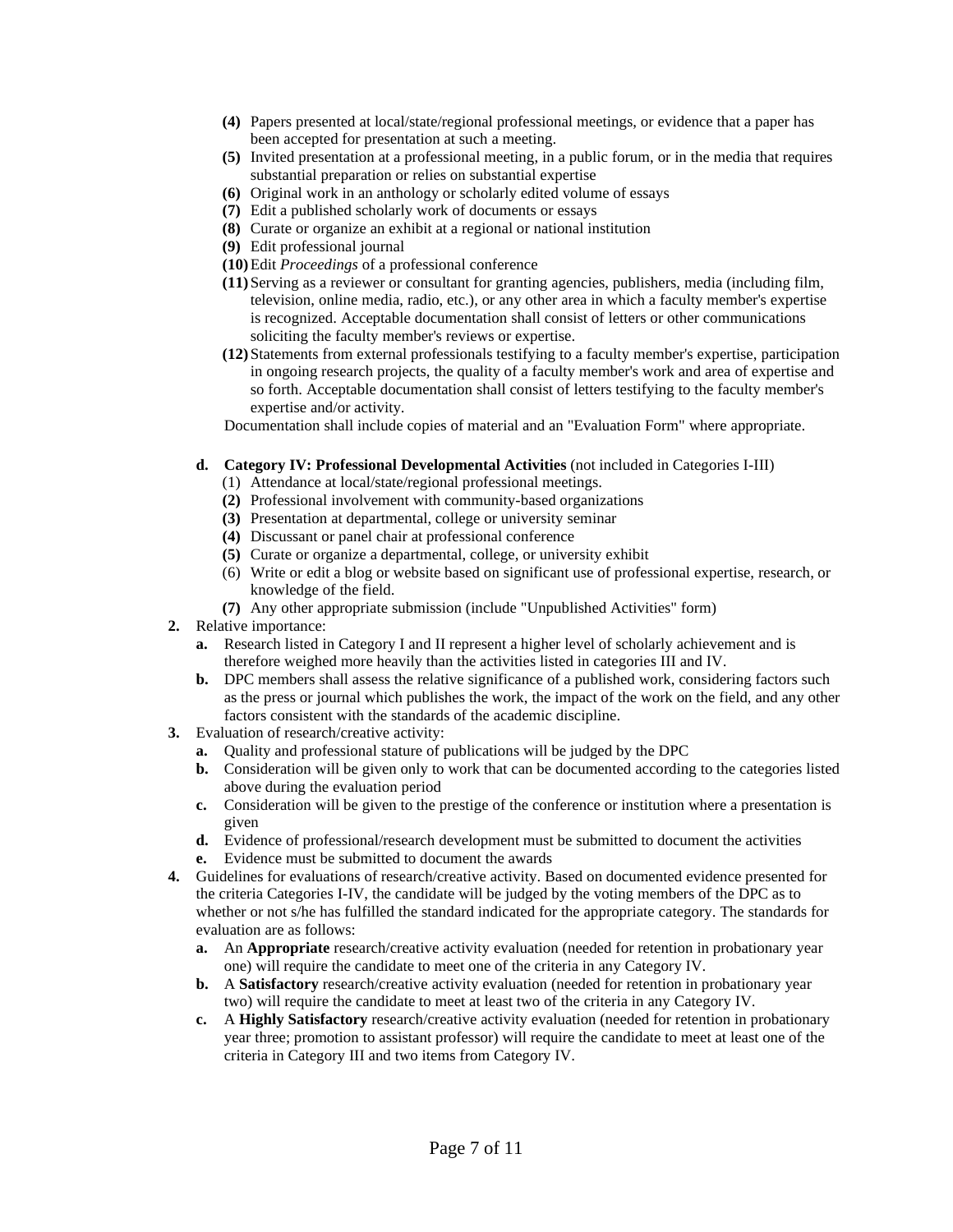- **d.** An **Effective** research/creative activity evaluation (needed for retention in probationary year four; promotion to assistant professor) will require the candidate to meet at least one of the criteria in Category II and two items from Category IV.
- **e.** A **Highly Effective** research/creative activity evaluation (needed for retention in probationary year five) will require the candidate to meet at least two of the criteria in any Category II, one item from Category III, and one item from Category IV.
- **f.** A **Significant** research/creative activity evaluation (needed for tenure; promotion to associate professor) will require the candidate to meet:
	- **(1)** At least one of the criteria in Category I and
	- **(2)** At least two additional activities in Categories III.
	- **(3)** One additional activity in Categories III or two additional activities in Category IV for promotion to associate professor.
- **g.** A **Superior** research/creative activity evaluation (needed for promotion to professor) will require the candidate to meet either:
	- **(1)** At least one of the of the criteria in Category I (1-3) or
	- **(2)** At least one item in Category I (1-5) and three additional items from Category II
	- **(3)** One additional activity in Categories III or two additional activities in Category IV for promotion to full professor or PAI.
- **h.** With regard to the annual evaluation of **tenured faculty**,
	- **(1)** Research/creative activity will be judged **adequate** by meeting at least one of the criteria in Category III or higher.
	- **(2)** Research/creative activity will be judged **exemplary** by meeting at least one of the criteria in Category II and one item from Category IV or higher.
- **i.** For **PAI**, the candidate must demonstrate:
	- **(1)** Superior performance in Teaching/Primary duties and in EITHER Research or Service; **(2)** Significant performance must be shown for the remaining area.
- **j.** With regard to the evaluation of materials on the basis of "**exemplary**," the materials submitted must exceed the standard of performance required for the given action.

## **C. Service Activity**

- **1.** Categories of materials and activities: Faculty members are expected to participate in university and/or community related activities. A documentary record of such activities is to be provided in the portfolio. **a.** Department activities:
	- **(1)** Required:
		- **(a)** Participation in the proceedings of the DPC
		- **(2)** Other departmental service:
			- **(a)** Program Coordinator (when chair and faculty and chair are different disciplines)
			- **(b)** Participation in departmental committees
			- **(c)** Chairing departmental committees
			- **(d)** Search committee membership
			- **(e)** Ad hoc committee membership
			- **(f)** Serving as advisor to student groups
			- **(g)** Student Academic Advising (if not compensated)
			- **(h)** Student recruitment
			- **(i)** Administrative assistance to the chair (if not compensated and not program coordinator duty)
			- **(j)** Assessment (if not compensated)
			- **(k)** Report preparation for accreditation/evaluation (if not compensated)
			- **(l)** Organization of high school outreach programs (e.g. History Day)
			- **(m)** History Day judging at CSU
			- **(n)** Organizing History/African American Studies events and programs at CSU (e.g.
			- Black History Month, Women's History Month)
			- **(o)** Creation of departmental web page, pamphlets, student handbooks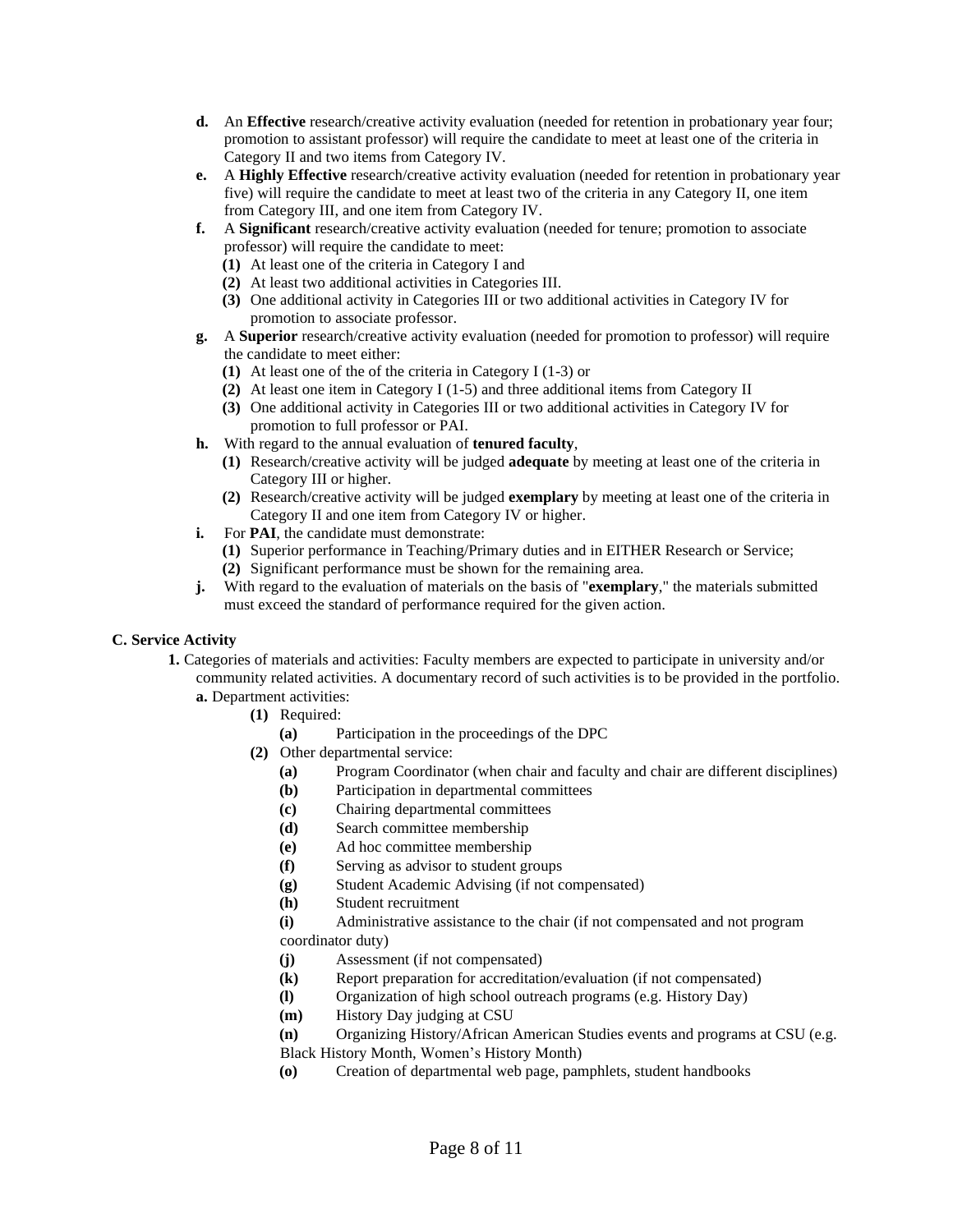- **(p)** Departmental fund-raising
- **b.** University and college activities:
	- **(1)** Elected/Appointed to a university or college committee
	- **(2)** Chairs a university or college committee
	- **(3)** Membership on university or college committees
	- **(4)** Union leadership positions elected/appointed (if not assigned duties)
	- **(5)** Union committee membership
	- **(6)** University search committees
	- **(7)** Faculty Senate leadership (elected/appointed)
	- **(8)** Faculty Senate committee membership
	- **(9)** Organization of colloquia, workshops, lectures, debates on campus
	- **(10)**Faculty Excellence Award (service emphasis)
	- **(11)**Participation in recruitment and/or scholarship activities for prospective students
- **c.** Professionally-related community service or service to the profession:
	- **(1)** Giving public lectures
	- **(2)** Judging at history or cultural fairs
	- **(3)** Unpaid consulting or volunteer service
	- **(4)** Outreach programs
	- **(5)** Accreditation visitations
	- **(6)** Teacher in-service programs
	- **(7)** Edit professional newsletter
	- **(8)** Leadership in professional organizations
	- **(9)** Membership in professional organization
	- **(10)**Faculty sponsor for student professional organizations and programs
	- **(11)**Any other necessary and appropriate submission of service to the profession
- **d.** Community Service (local, state, regional)
	- **(1)** Community service awards or recognition for outstanding community service
	- **(2)** Leadership in civic or community-based organization
	- **(3)** Membership in civic or community-based organization
	- **(4)** Give public lectures or presentations for a civic or community-based organization
	- **(5)** Edit a newsletter for a civic or community-based organization
	- **(6)** Volunteer service for a civic or community-based organization
	- **(7)** Serve as a consultant to civic, community, or government organization
- **2.** Relative importance: Service activity at the department, university and college levels will be considered to be of equal importance but, in any case, more important than community service. Serving as an officer or in some other leadership role will be considered to be a more significant contribution than serving as a member of a committee. Care must be taken when evaluating service to consider the committee assignments and work available to the faculty member, the place of the faculty member in their professional development, and the nature of the faculty member's academic background. Recognition should be given to the fact that not every discipline lends itself to the same service opportunities, especially as these relate to community-based activities. It is also anticipated that the amount of service activities will vary from year to year.
- **3.** Service criteria: Evaluation of the effectiveness of a candidate's service will include the following:
	- **a.** Extent and nature of leadership
	- **b.** Degree of participation
	- **c.** Quality and length of service

**d.** The relationship of the service to the candidate's assigned responsibilities and to the university.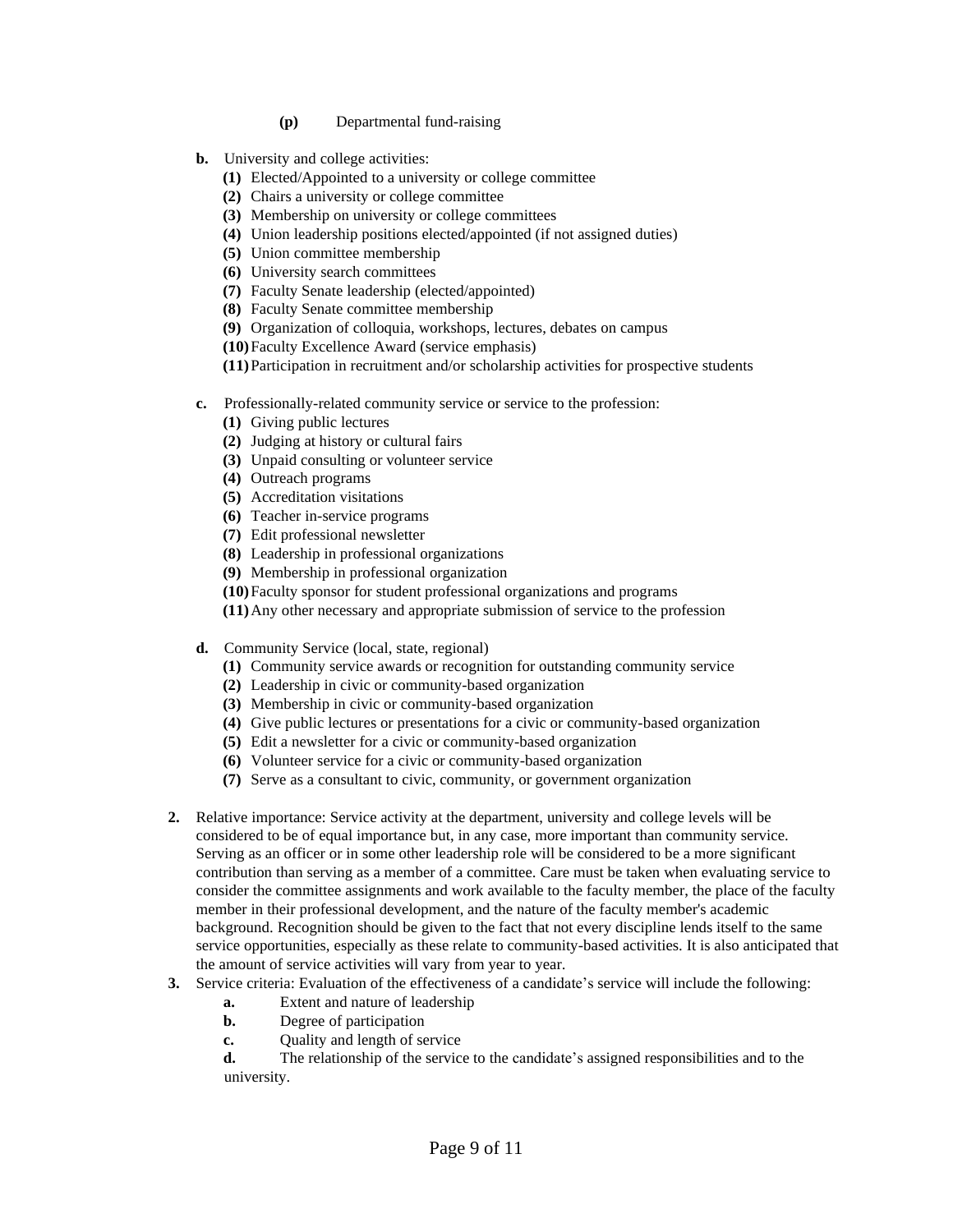- **4.** Guidelines for evaluation of service: Based on documented evidence presented for the criteria listed in I.C.1.a. (2) through I.C.1.c. above, the candidate will be judged by the voting members of the DPC as to whether or not s/he has fulfilled the standard indicated for the appropriate category.
	- **a.** An **Appropriate** service evaluation (needed for retention in probationary year one) will require one acceptable performance in at least one activity in I.C.1.a. (2)
	- **b.** A **Satisfactory** service evaluation (needed for retention in probationary year two) will require the following:
		- **(1)** Acceptable performance in at least one activity in I.C.1.a. (2)
		- **(2)** Acceptable performance in at least one activity in I.C.1.b. or I.C.1.c.
	- **c.** A **Highly Satisfactory** service evaluation (needed for retention in probationary year three; promotion to assistant professor) will require the following:
		- **(1)** Acceptable performance in at least one activity in I.C.1.a.(2)
		- **(2)** Acceptable performance in at least two activities in I.C.1.b. or I.C.1.c.
	- **d.** An **Effective** service evaluation (needed for retention in probationary year four) will require the following:
		- **(1)** Acceptable performance in at least two activities in I.C.1.a. (2)
		- **(2)** Acceptable performance in at least one activity in I.C.1.b. or I.C.1.c.
	- **e.** A **Highly Effective** service evaluation (needed for retention in probationary year five) will require the following:
		- **(1)** Acceptable performance in at least two activities in I.C.1.a.(2)
		- **(2)** Acceptable performance in at least two activities in I.C.1.b. or I.C.1.c.
	- **f.** A **Significant** service evaluation (needed for promotion to associate professor; tenure) will require the following:
		- **(1)** Acceptable performance in at least two activities in I.C.1.a. (2)
		- **(2)** Acceptable performance in at least two additional activities in I.C.1.a. (2) through I.C.1.c.,
		- **(3)** Significant performance (a leadership role) in any one of the areas listed above
	- **g.** A **Superior** service evaluation (needed for promotion to professor) will require that the candidate demonstrate acceptable performance in at least two of the Departmental activities in I.C.1.a. (2) (ap), one of the University and College activities I.C.1.b. (1-11), one of the activities in either I.C.1.c. or I.C.1.d, and significant contribution (e.g. leadership role) in I.C.1.a through I.C.1.d.
	- **h.** For annual evaluation of **tenured faculty**,

**(1)** Service will be judged **adequate** by acceptable performance in at least one of the Departmental activities in I.C.1.a. (2) (a-p) and one of the University and College activities I.C.1.b. (1-11).

**(2)** Service will be judged **exemplary** by acceptable performance in at least two of the Departmental activities in I.C.1.a. (2) (a-p), one of the University and College activities I.C.1.b. (1-11), one of the activities in either I.C.1.c. or I.C.1.d, and significant contribution (e.g. leadership role) in I.C.1.a through I.C.1.d.

 **i.** For **PAI**, the candidate must demonstrate:

**(1)** Superior performance in Teaching/Primary duties and in EITHER Research or Service; **(2)** Significant performance must be shown for the remaining area.

**j.** With regard to the evaluation of materials on the basis of "**exemplary**," the materials submitted must exceed the standard of performance required for the given action.

## **IV. Distance Education Policies for Online and Hybrid Courses**

## **A. Online and Hybrid Course Offerings**

- **1.** The department will not permit more than 50% of an individual student's courses to be online or hybrid courses for the purposes of fulfilling the requirements for a degree.
- **2.** Criteria for approval of online and hybrid courses:
	- **a.** Any online or hybrid course to be offered online within the department's curriculum will need to be first approved by the department's curriculum committee.